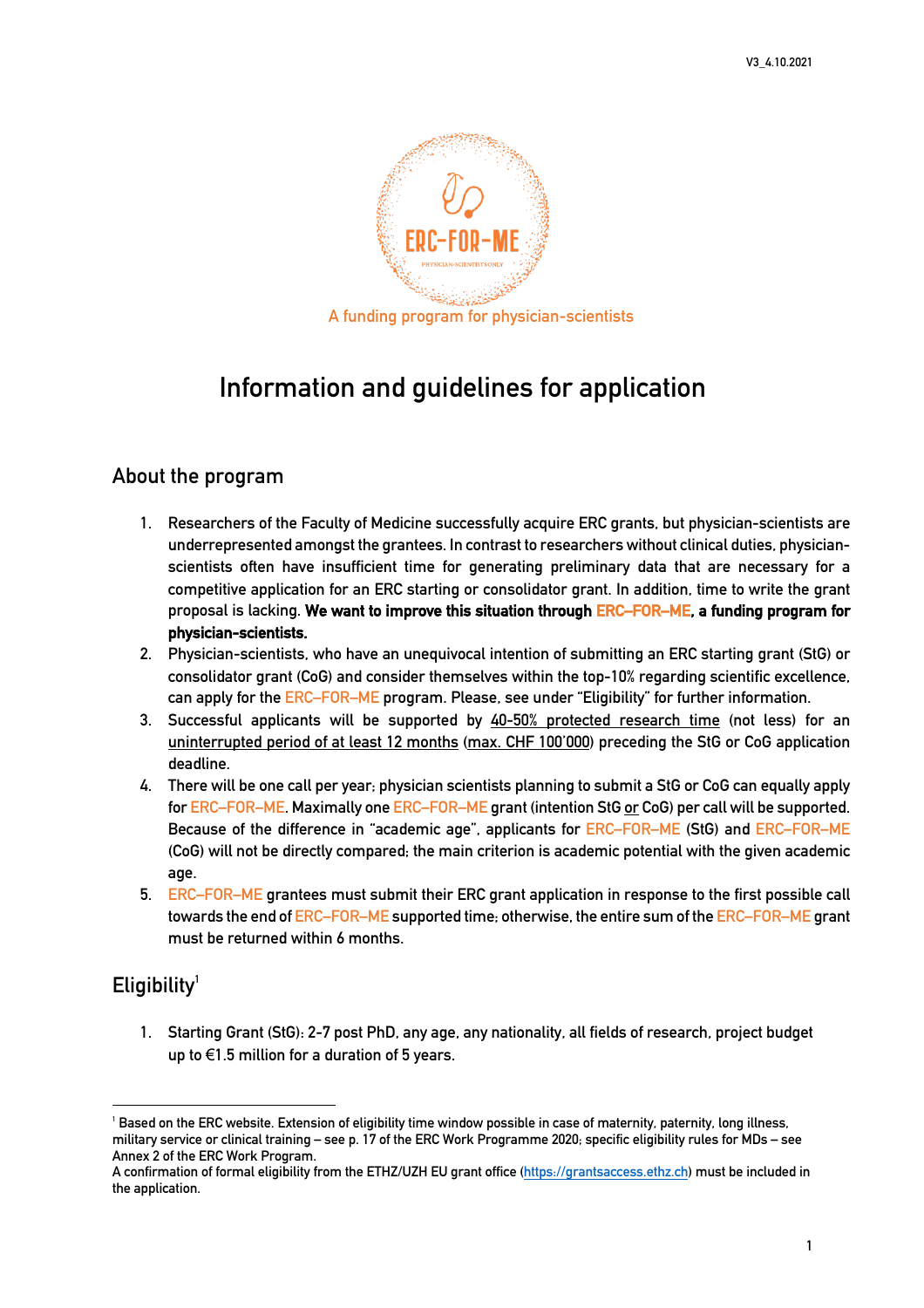- **2. Consolidator Grant (CoG): 7-12 post PhD, any age, any nationality, all fields of research, project budget up to** €**2 million for a duration of 5 years.**
- **3. You must spend** ≥ **50% (StG) or** ≥ **40% (CoG) of total working time on the ERC project and** ≥ **50% of total working time in EU member states and/or associated countries.**

### Self-assessment<sup>2</sup>

- **1. Are you amongst the best researchers in Europe in your scientific field at your academic age?**
- **2. Do you have at least one (for StG applicants) or several (for CoG applicants) important publication(s) without your PhD advisor?**
- **3. Can you demonstrate potential for research independence?**
- **4. Can you demonstrate your achievements in terms of significant publications (as first or last author) patents, awards, prices etc.?**
- **5. Can you demonstrate your ability to conceive and conduct ground-breaking research?**
- **6. Have your achievements typically gone well beyond the state-of-the-art?**
- **7. Can you provide abundant evidence of creative independent thinking?**
- **8. Can you convincingly argue that an ERC grant will contribute significantly to the establishment and/or consolidation of your research independence?**
- **9. To what extent does the proposed research address important challenges?**
- **10. To what extent are the objectives ambitious and go well beyond the state-of-the-art (e.g. novel concepts and approaches or developments across disciplines)?**
- **11. To what extent is the proposed research high risk/high gain?**
- **12. To what extent is the scientific approach feasible?**
- **13. To what extent is the research methodology appropriate to achieve the goals of the project?**
- **14. To what extent does the proposal involve the development of novel methodology?**
- **15. To what extent are the proposed timescales and resources necessary and properly justified?**

### **Structure of the research plan**

**Because your ERC application is still quite ahead, we don't expect a detailed research plan for your ERC– FOR–ME application. Instead, we recommend addressing the points 9-15 listed above under "Selfassessment" in the appropriate chapters.**

**Your research plan should contain following parts:**

- **Summary (max. 150 words)**
- **Current status of the field (1 page)**
- **Your current contribution to the field (1 page)**
- **Aims (max. 3 bullet points, max. 15 words each)**
- **Research plan including methods (max. 3 pages)**
- **Significance (1/2 page)**

**<sup>2</sup> Based on the ERC evaluation criteria. We recommend answering these questions honestly to yourself, don't include the answers in your ERC–FOR–ME application. Points 9-15 may be addressed in the research plan.**